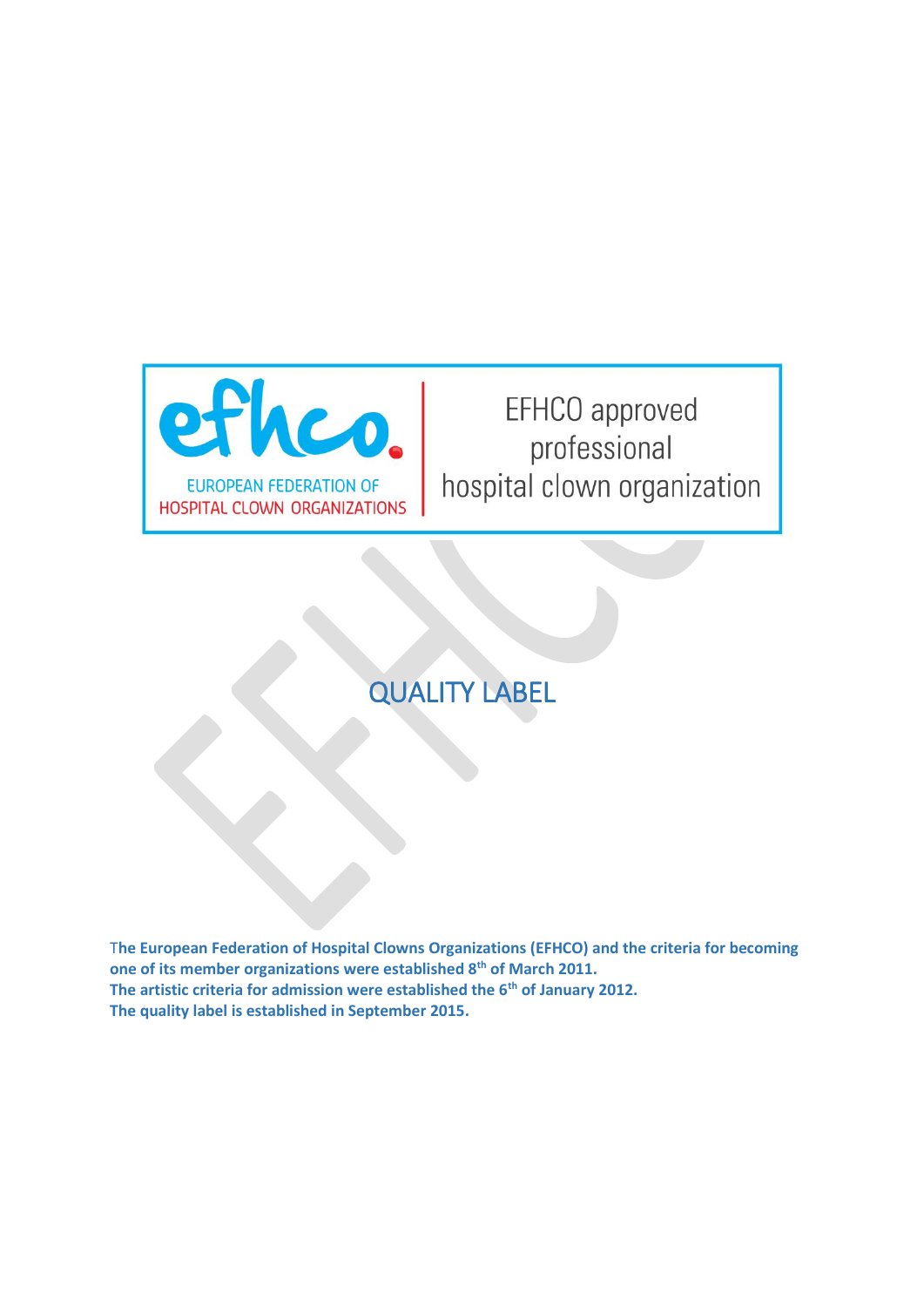

# **INDEX**

| Chapter I | <b>EFHCO Quality label</b>               |
|-----------|------------------------------------------|
|           | المراجع فالقاصر والمراجع وبالقراص الراجع |

- 1.1 Introduction
- 1.2 Aim EFHCO quality label
- 1.3 Good Governance

# **Chapter II Criteria Quality label**

- 2.1 Hospital Clown Organizations
- 2.2 Providing Services to Care Institutions<br>2.3 Working with artists
- Working with artists
- 2.4 Complaints and dispute resolution

## **Chapter III Review for issuing the EFHCO quality label**

- 3.1 Initial research
- 3.2 Monitoring
- 3.3 Extending the EFHCO quality label
- 3.4 Professionalism of the EFHCO reviewer
- **Chapter IV Communication**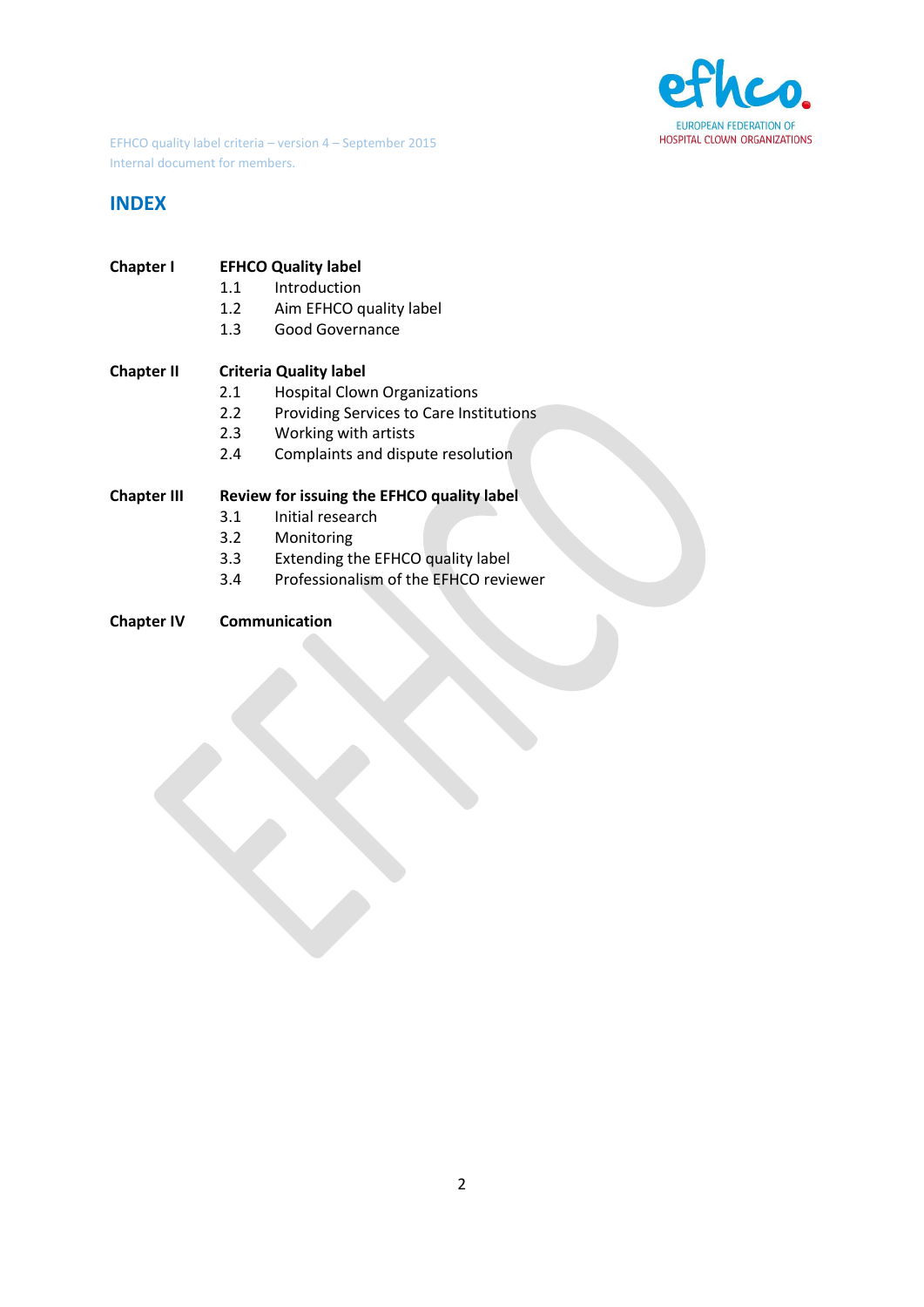

# **Chapter I - EFHCO Quality label**

#### **1.1 Introduction**

EFHCO is the umbrella organization of professional European Hospital Clown Organizations. All EFHCO members work together in their aim to raise the standards of professional hospital clowning across Europe by exchanging knowledge, following workshops, sharing research as well as using it as a networking platform. Thirteen members have joined in the effort to advance the professional hospital clowning sector.

EFHCO organizations believes that children, vulnerable people and their families are entitled to the highest quality of professional Hospital Clowning to positively impact on difficult health care environments. EFHCO members must therefore abide to artistic, financial and organizational guidelines and procedures outlined in the EFHCO statutes and charter, as well as respect and follow the protocol of the individual medical institutions. Only when fulfilling all requested criteria, organizations are permitted to be an EFHCO member.

#### **1.2 Aim EFHCO Quality label**

Hospital Clown Organizations exists all over the world. Some organizations are small; others are bigger and operate across borders. Currently, there doesn't exist a quality standard that Hospital Clowns Organization should meet. Anyone is able to start a Hospital Clowns Organization, with professional clowns but also with non-professional clowns.

The aim of the EFHCO Quality Label is to be a professionally recognized mark of quality standards, outlined in the statutes of the organization and achieved by a regular and rigorous monitoring process, to ensure best practice with all its members to achieve the highest standard of professional Hospital Clowning. The label is given to organizations that can provide the best service to the children and other vulnerable people in care institutions.

In this way EFHCO Hospital Clown Organizations can be recognized by care institutions as professional organizations, that provide trustworthy and transparent services to their patients.

#### **1.3 Good Governance**

EFHCO asks its members to maintain a Good Governance policy. This implies that the foundation, and all its members, will use its best endeavours to become and maintain a healthy organization that is transparent in management, finances, yearly results and future goals. The members acknowledge that working with children means to take extra care and therefore they are conscious of the specific objectives and will take this into account permanently.

• The member organization reflects on its way of work and on the results. Drawing lessons from the reflection and translation into improved methods and effectiveness and an improvement of its cost efficiency.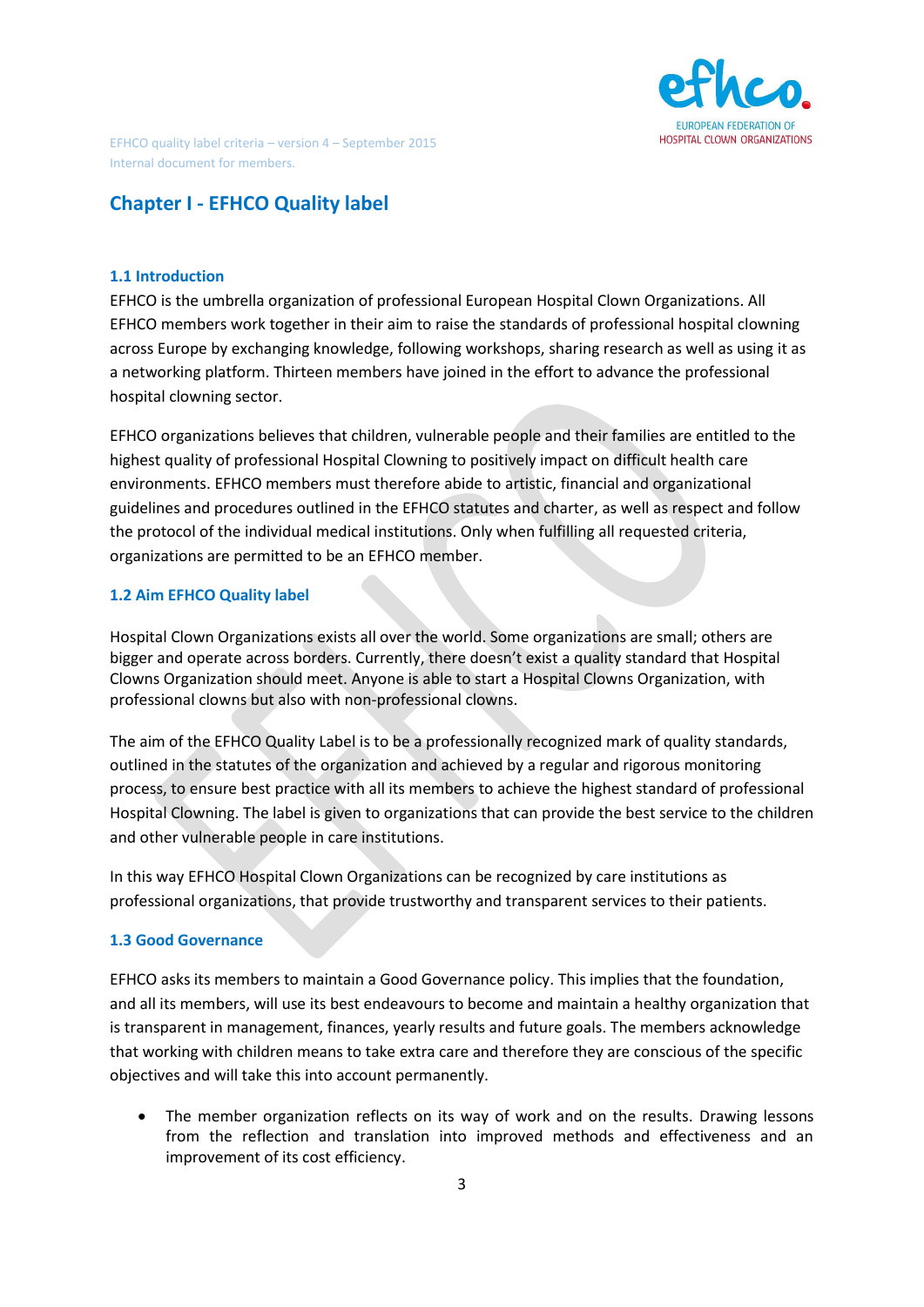

- The member organization is open to debate on quality and wants to work towards an improvement of its own quality.
- The member organization listens to its target groups (customers) and tries to give them as much service and information as possible.
- The member organization strives for a transparent and clear organizational structure with divided responsibilities.

# **Chapter II Criteria Quality Label**

## **2.1 Hospital Clown Organizations**

#### **a. Aim**

The main goal of the organizations is providing hospital clowning services in a health care environment; in particular caring for hospitalized children and their families and other vulnerable and sick people.

#### **b. Administration**

- 1. The EFHCO quality label can be obtained by organizations, not by individuals.
- 2. Organizations must have a legal status of a not-for-profit organization with legal personality ( or status)
- 3. Organizations must have been providing hospital clown services for a minimum of 3 years
- 4. The organization must possess and ensure compliance with their own code of ethics
- 5. Organizations must be in possession of the correct insurance, Health and Safety and Child Protection policies
- 6. Organizations must submit yearly accounts to professional external auditors and provide for annual financial statements, annual financial and activities report
- 7. Clowns are formally contracted by the organization and sign a code of ethics, rules of conduct or rules of engagement.
- 8. Organizations must refuse funds of which the origin proves to be opposed to the basic rights of children and human ethics.
- 9. Organizations must have a formal complaint procedure how to receive and handle grievances.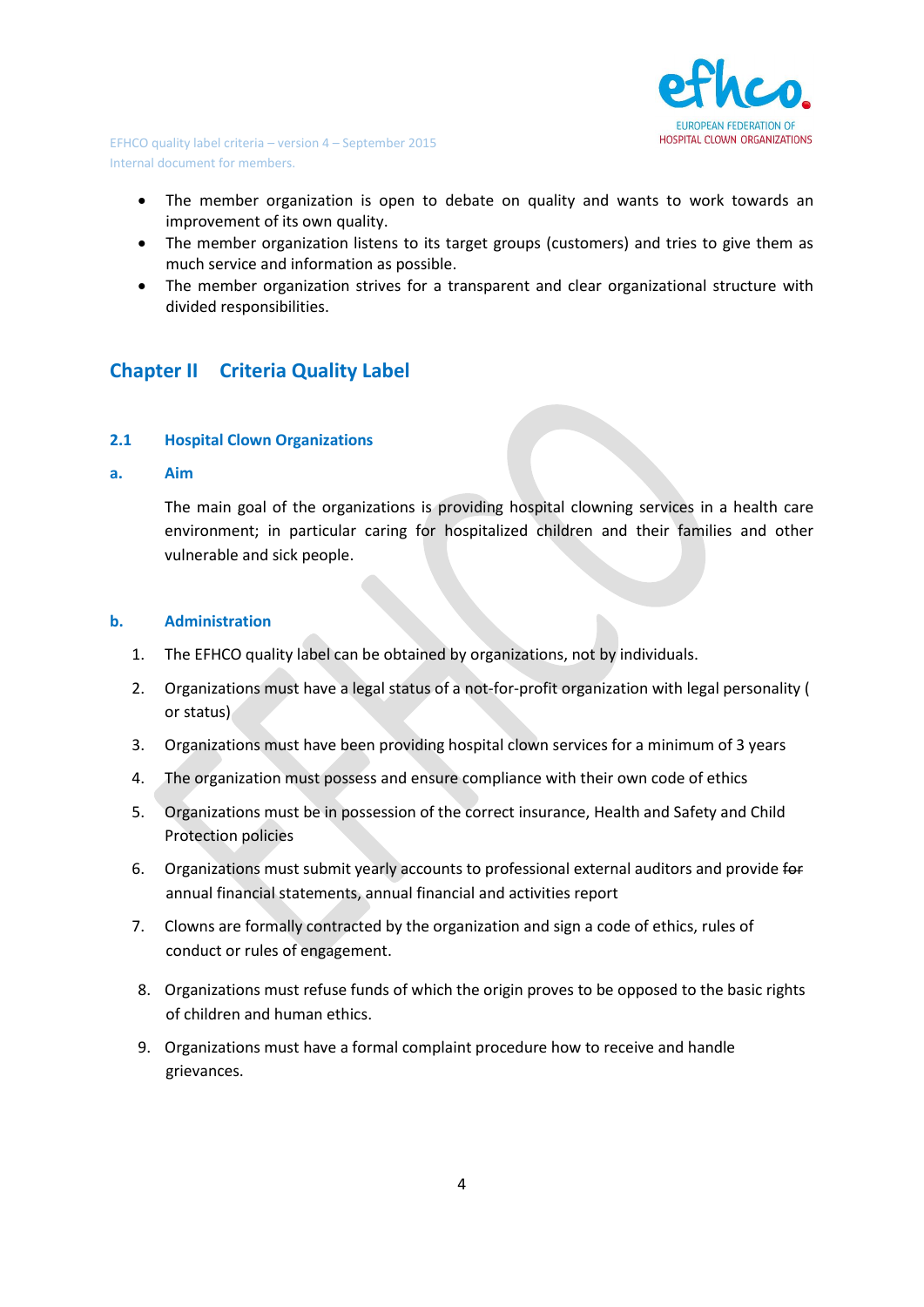

## **b. Cooperation health care institution**

- 1. Organizations must work in collaboration with hospital administrations and provide a schedule for visits as well as feedback on their work.
- 2. Clowns are compliant with all health and safety regulations in the hospital where they exercise their profession.
- 3. Clowns respect codes of conduct and hospital ethics, including confidentiality and discretion.

## **c. Artistic conditions**

- 1. Organizations must use artistic methods and techniques , must have a clear artistic policy, and must employ an artistic director or equivalent.
- 2. Clowns are professionals who are subject to ongoing (artistic, social, medical and psychological) training supported by an artistic director.
- 3. Artistic directors are selected on the basis of their leadership skills and experience in the performing arts, their professionalism and maturity, and their suitability for work with vulnerable people.

# **2.2 Providing services to care institutions**

## **a. Purpose of visits and professional conduct:**

- 1. The purpose of the clowns' visit is to improve the quality of life and well being of children and their families including other vulnerable and sick people within a health care environment.
- 2. The clown will not accept any gratuities for its' work or enter into any commercial or promotional activity within the health care unit other than that sanctioned by the Member Organization.
- 3. The clown will not enter into a personal relationship with any participant or family member outside of the artist's professional activities.

## **b. Relationship with health care Staff:**

- 1. Clowns must at all times respect the work of health care staff.
- 2. Clowns must not perform any task within the healthcare environment while engaged as hospital clowns other than the artistic activities that they have been hired to perform by the organization.
- 3. Clowns will not enter into any discussions or take sides in controversies within the hospital, complaints about service or problems between hospital personnel.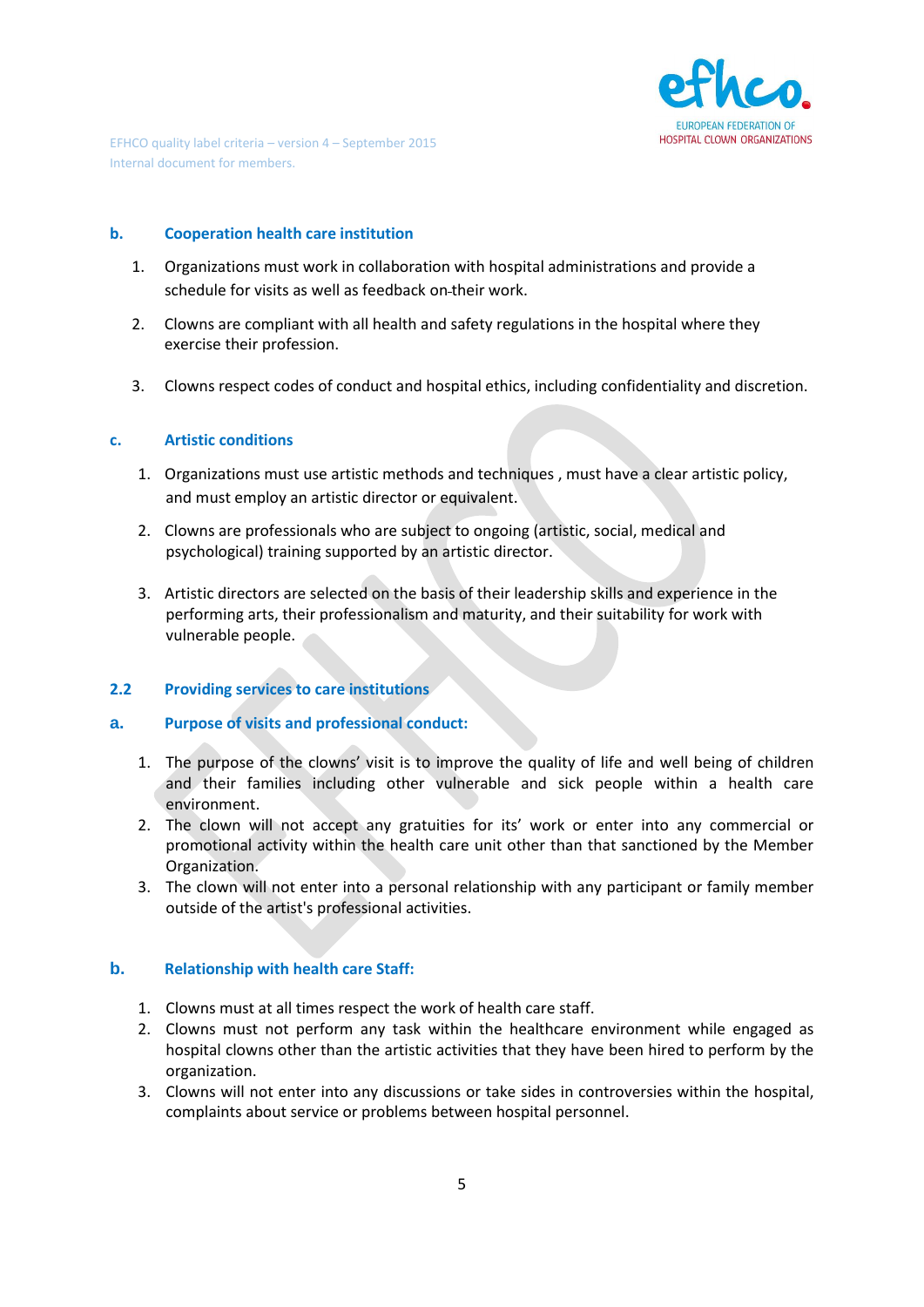

#### **c. Equal Opportunities:**

1. Clowns must retain their professional integrity, regardless of illness, age, gender, ethnic heritage, religious affiliation, sexual orientation, social status, political belief, education, tradition or family affairs of participants.

## **d. Confidentiality and Discretion:**

- 1. Clowns must respect the privacy of patients and their families and maintain professional discretion and confidentiality (without prejudice to appropriate communication with health care staff). Confidential information includes anything that has been explicitly communicated, as well as things seen, read, heard, or understood concerning the patients' state of health.
- 2. The clown will also not disclose the identity of participants or any information contained in their medical records unless written permission is given.
- 3. Discretion is mandatory in all locations: inside and outside the hospital and other health care institutions (elevators, dressing or locker rooms, and public places).

## **e. Child Protection:**

1. Clowns must comply with the child protection policies of both the Member Organization and the relevant health care unit.

## **f. Health and Safety:**

- 1. All artists must abide by the hygiene and infection control procedures of the health care unit.
- 2. The safety of participants is paramount and artists must not engage in an activity that may put a participant or family member into any physical or psychological danger or harm.

#### **2.3 Working with Artists:**

- a. All clowns must be professional performing artists who are trained to work in health care as clowns.
- b. Clowns are selected on the basis of their skills and experience in the performing arts, their professionalism and maturity, and their suitability for work with vulnerable people.
- c. Clowns must receive comprehensive training from the Member Organization before working in a health care environment.
- d. Member Organizations must provide ongoing training to clowns to ensure the highest possible standard.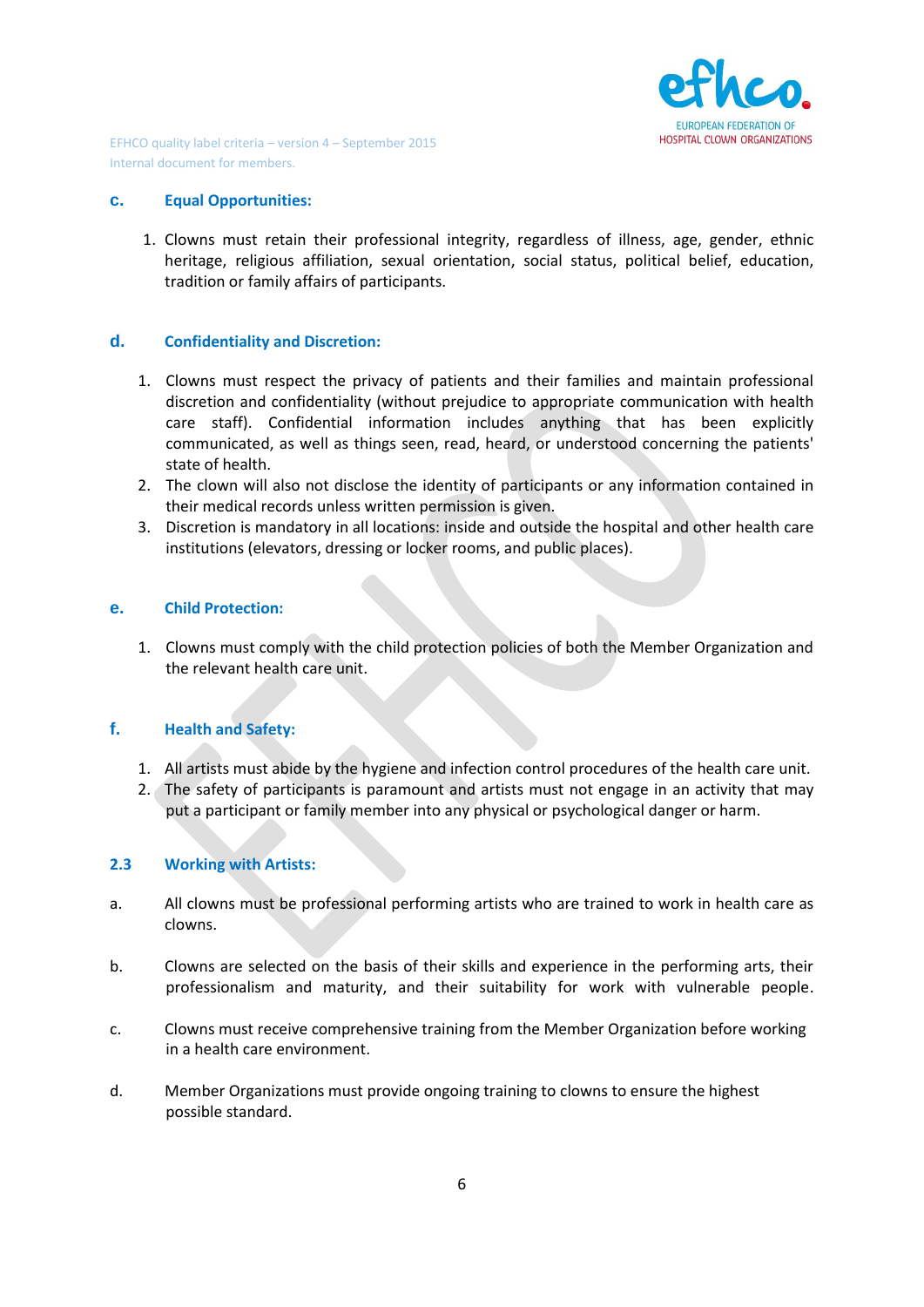

- e. Member organizations have a formal procedure for coaching sessions done within hospitals or other care institutions by their artistic director and his/her specially trained coach(es).
- f. All organizations must monitor the quality of their work via feedback and evaluation sessions with the care institutions.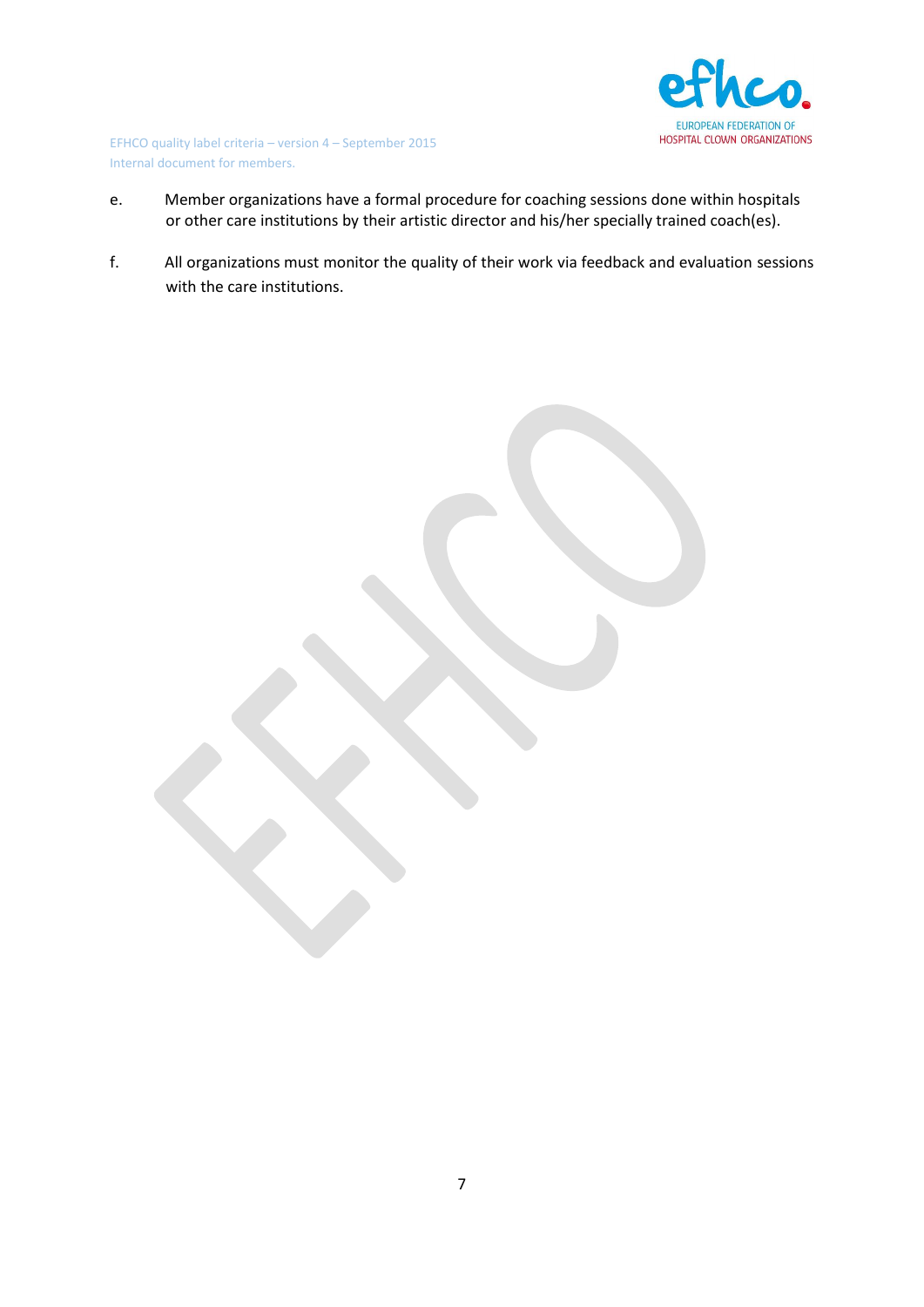

# **Chapter III Review for issuing the EFHCO quality label**

EFHCO members can issue the EFHCO quality label after one-year membership.

For the reviewing of the annual finances and the accountability towards donors, EFHCO members cooperate with a local professional external auditor. Each year members provide the external audit review by the auditor to the EFHCO board.

Independent reviewers carry out the audit of the quality of the hospital clown organizations carrying the EFHCO label. The reviewers for the artistic program have an artistic background, but are not necessarily clowns. They are carefully briefed upon the questions to ask to artistic directors, clowns and their care institutions. These questions have been drafted especially for this quality label.

The board verifies that there is no conflict of interest between the reviewer and the member organization.

## **3.1 Initial Research**

- a. Organizations who apply for the assignment of the EFHCO quality label are audited on two functions:
	- 1. Management and office
	- 2. Artistic Program
- b. When the initial research has been finished positively, the board decides on issuing the quality label for a period of 5 years.

## **3.2 Monitoring**

- a. Yearly every EFHCO member is obliged to send the approved management and office documents to the EFHCO board.
- b. The EFHCO board monitors the documents.
- c. Independent reviewers are responsible for monitoring the artistic procedures of the member organizations.
- d. The frequency of monitoring the Artistic Program will be once every five years.
- c. The reviewer that monitors a group informs the EFHCO board on his findings.
- d. Procedure:
	- a. If one or both parts are not met, the EFHCO board is informed.
	- b. The EFHCO member is cautioned by the board and gets two months time to organize the management and office part. For the artistic part the member organization will have to improve its artistic procedure within 6 months.
	- c. If after two months the member organization can present the requested document, or meets after 6 months the artistic requirements, the member organization preserves the quality label.
	- d. If after respectively two or 6 months the Management and Office or the Artistic procedure is still not approved, the organization will lose its quality label and is no longer an EFHCO member.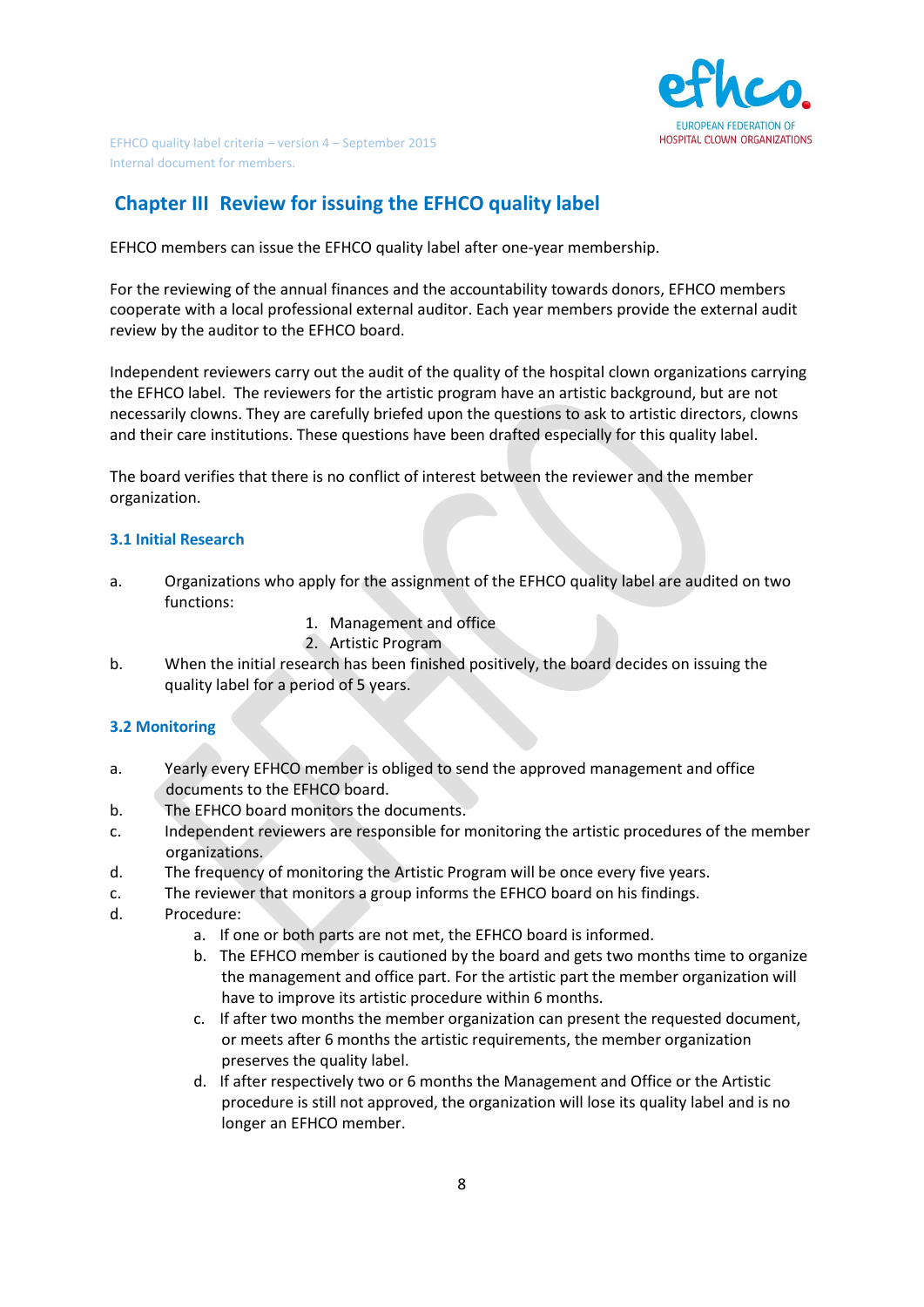

## **3.3 Extending the EFHCO quality label**

After approval of the Management and Office and the Artistic Program of a member, the renewal of the quality label is issued at least 3 months before the contract ceases, again for a period of five years.

# **Chapter IV Communication**

#### **The message**

The aim of the EFHCO Quality Label is to be a professionally recognized mark of quality standards, outlined in the statutes of the organization and achieved by a regular and rigorous monitoring process, to ensure best practice with all its members to achieve the highest standard of professional Hospital Clowning.

The label is given to organizations that can provide the best service to the children and other vulnerable people in care institutions. EFHCO member organizations give trustworthy services to health care organizations.

The effect of the quality label toward health care institutions on the long term should be that the staff and hospital direction chooses to work with hospital clown organizations with an EFHCO quality label.

EFHCO monitors the criteria on five year basis to uphold the quality.

#### **Main purpose**

- Healthcare institutions will gain knowledge on the benefits of the profession of hospital clowns and hospital clown organizations, the importance of professional and trained artists.
- Awareness and appreciation of care institutions about working with professional hospital clown organizations. Eventually healthcare institutions decide only to work with EFHCO organizations because we guaranty the wellbeing of their patients.
- More professional hospital clown organizations will apply to become an EFHCO member, which will raise the overall quality of the profession in Europe to a higher level.

#### **Context and assumptions**

The historical clown has been around since the time of ancient Greece, before 2400 B.C. The clown throughout the ages is a disturber of the social order, a nonconformist that plays with social rules